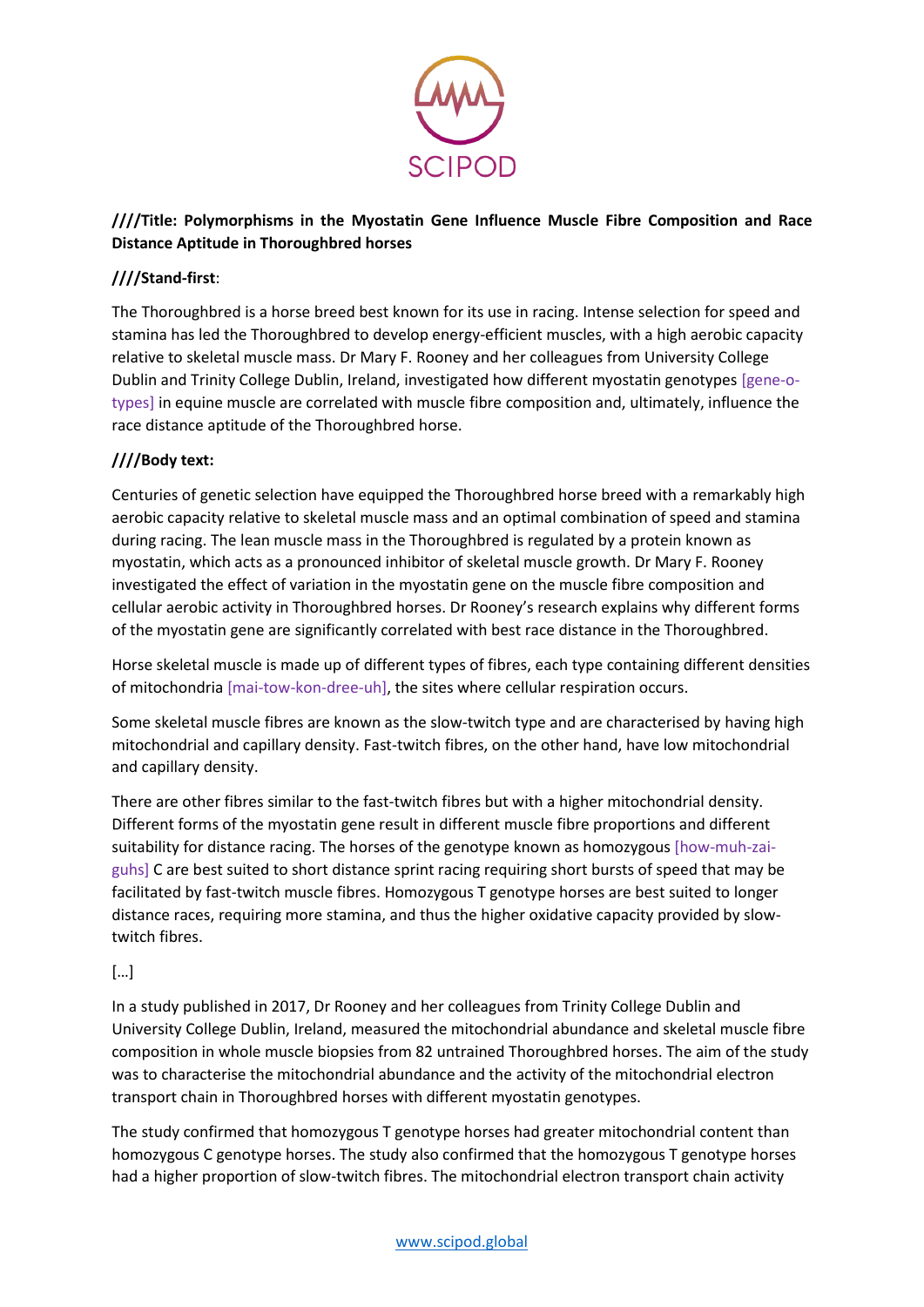

studies showed that there is lower Co-Enzyme Q10 activity in the mitochondria of skeletal muscle tissue of homozygous T horses compared to homozygous C. Co-Enzyme Q10 is critically important for the production of energy from cellular respiration. Although produced endogenously in enough quantities to sustain the energy requirements of the body, the levels of Co-enzyme Q10, also known as ubiquinone, can be boosted by dietary supplementation.

The data from Dr Rooney's publication suggest that homozygous T horses may benefit from dietary supplementation of ubiquinone, which has been shown to have a range of health benefits relating to exercise. This data and a subsequent whole animal study by the same group led to the development of a CoQ10 supplement for Thoroughbred horses, called EnergeneQ10, sold by Irish Equine Science company, Plusvital [plus-vy-tel].

#### […]

In another study published in 2018, Dr Rooney investigated how these genetic variations, known as polymorphisms [po-lee-maw-fuh-zmz], in the myostatin gene, result in such differences in mitochondrial abundance, fibre proportion and the consequent association with best race distance in the Thoroughbred.

The first polymorphism studied was a single nucleotide [nyoo-klee-uh-taid] change in the gene, which is denoted as SNP [snip] for simplicity. The second polymorphism was an insertion of 227 nucleotides, denoted as SINE [sign] for simplicity.

The aim of the study was to evaluate the effects that the relative contribution of the SNP and the SINE insertion have on the myostatin gene expression using a combination of molecular biology cellbased assays and skeletal muscle biopsies from Thoroughbred horses.

After determining the levels of gene expression in skeletal muscle, the authors showed that significantly higher levels of myostatin mRNA transcripts were associated with the wildtype genotype with no SINE insertion compared to either SNP heterozygous or SNP homozygous C genotypes with SINE insertion. The study also showed that the SINE insertion was responsible for a 4.5 fold decrease in myostatin protein levels. In contrast, the SNP had no measurable effect on its own nor did it aid or attenuate the effect of the SINE insertion. These results provide evidence that the SINE insertion is uniquely responsible for inhibiting the expression of myostatin.

The authors showed that the SINE polymorphism adversely affected the transcription initiation at the myostatin transcription start site in horse skeletal muscle. Since inhibition of the expression of myostatin results in more skeletal muscle fibres of the fast-twitch type, it can be concluded that the presence of the SINE insertion provides myostatin with a 'speed gene effect'. It is likely that this significant mutation of the myostatin gene became more prominent due to heightened popularity for shorter-distance races at the turn of the 20th century.

#### […]

Dr Rooney's studies of the myostatin gene in Thoroughbred horses have led to important findings that significantly advance our understanding of how the relative proportions of different skeletal muscle fibres are controlled at gene expression level for maximal speed or stamina.